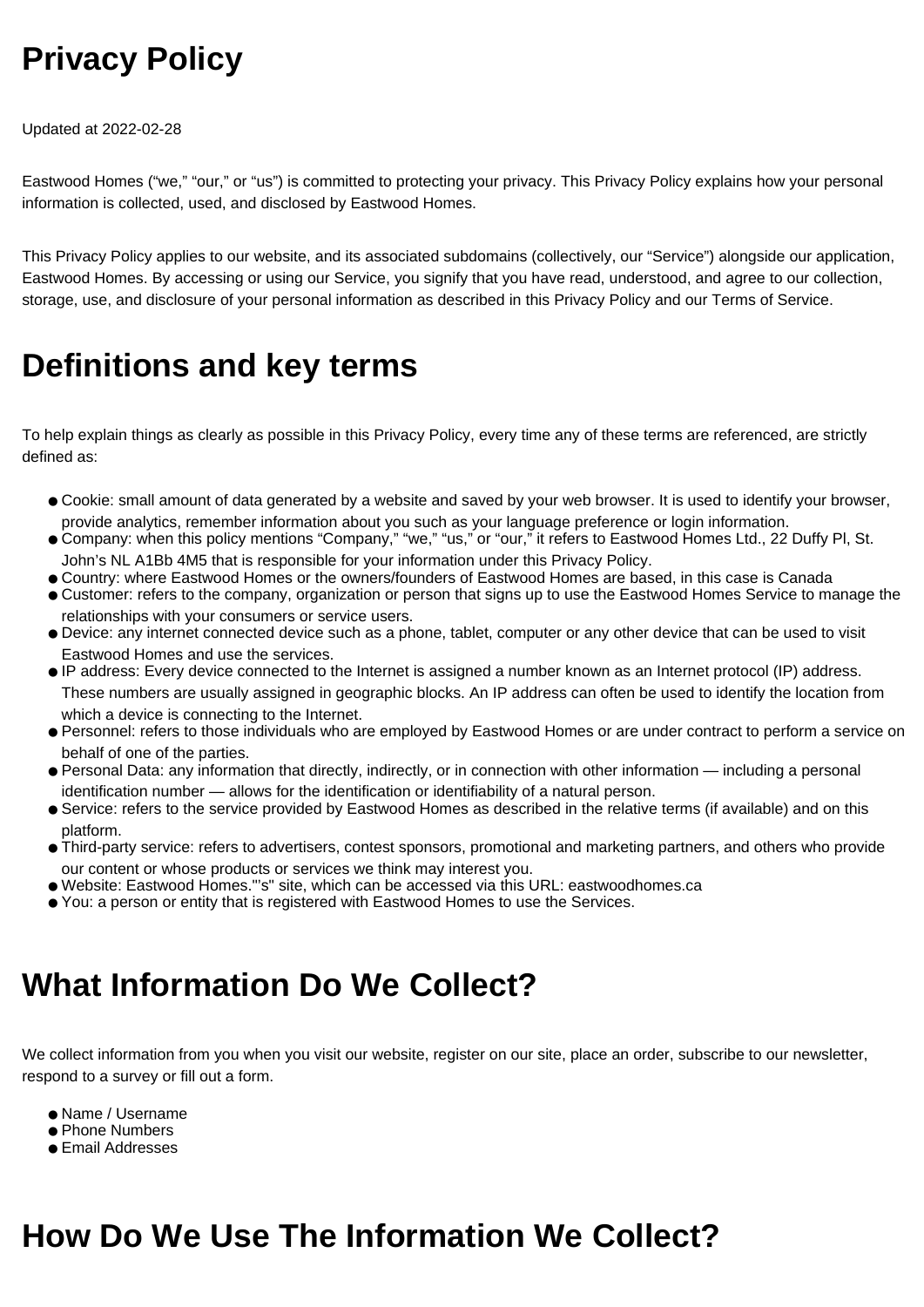Any of the information we collect from you may be used in one of the following ways:

- To personalize your experience (your information helps us to better respond to your individual needs)
- To improve our website (we continually strive to improve our website offerings based on the information and feedback we receive from you)
- To improve customer service (your information helps us to more effectively respond to your customer service requests and support needs)
- To process transactions
- To administer a contest, promotion, survey or other site feature
- To send periodic emails

# **When does Eastwood Homes use end user information from third parties?**

Eastwood Homes will collect End User Data necessary to provide the Eastwood Homes services to our customers.

End users may voluntarily provide us with information they have made available on social media websites. If you provide us with any such information, we may collect publicly available information from the social media websites you have indicated. You can control how much of your information social media websites make public by visiting these websites and changing your privacy settings.

# **When does Eastwood Homes use customer information from third parties?**

We receive some information from the third parties when you contact us. For example, when you submit your email address to us to show interest in becoming a Eastwood Homes customer, we receive information from a third party that provides automated fraud detection services to Eastwood Homes. We also occasionally collect information that is made publicly available on social media websites. You can control how much of your information social media websites make public by visiting these websites and changing your privacy settings.

# **Do we share the information we collect with third parties?**

We may share the information that we collect, both personal and non-personal, with third parties such as advertisers, contest sponsors, promotional and marketing partners, and others who provide our content or whose products or services we think may interest you. We may also share it with our current and future affiliated companies and business partners, and if we are involved in a merger, asset sale or other business reorganization, we may also share or transfer your personal and non-personal information to our successors-in-interest.

We may engage trusted third party service providers to perform functions and provide services to us, such as hosting and maintaining our servers and the website, database storage and management, e-mail management, storage marketing, credit card processing, customer service and fulfilling orders for products and services you may purchase through the website. We will likely share your personal information, and possibly some non-personal information, with these third parties to enable them to perform these services for us and for you.

We may share portions of our log file data, including IP addresses, for analytics purposes with third parties such as web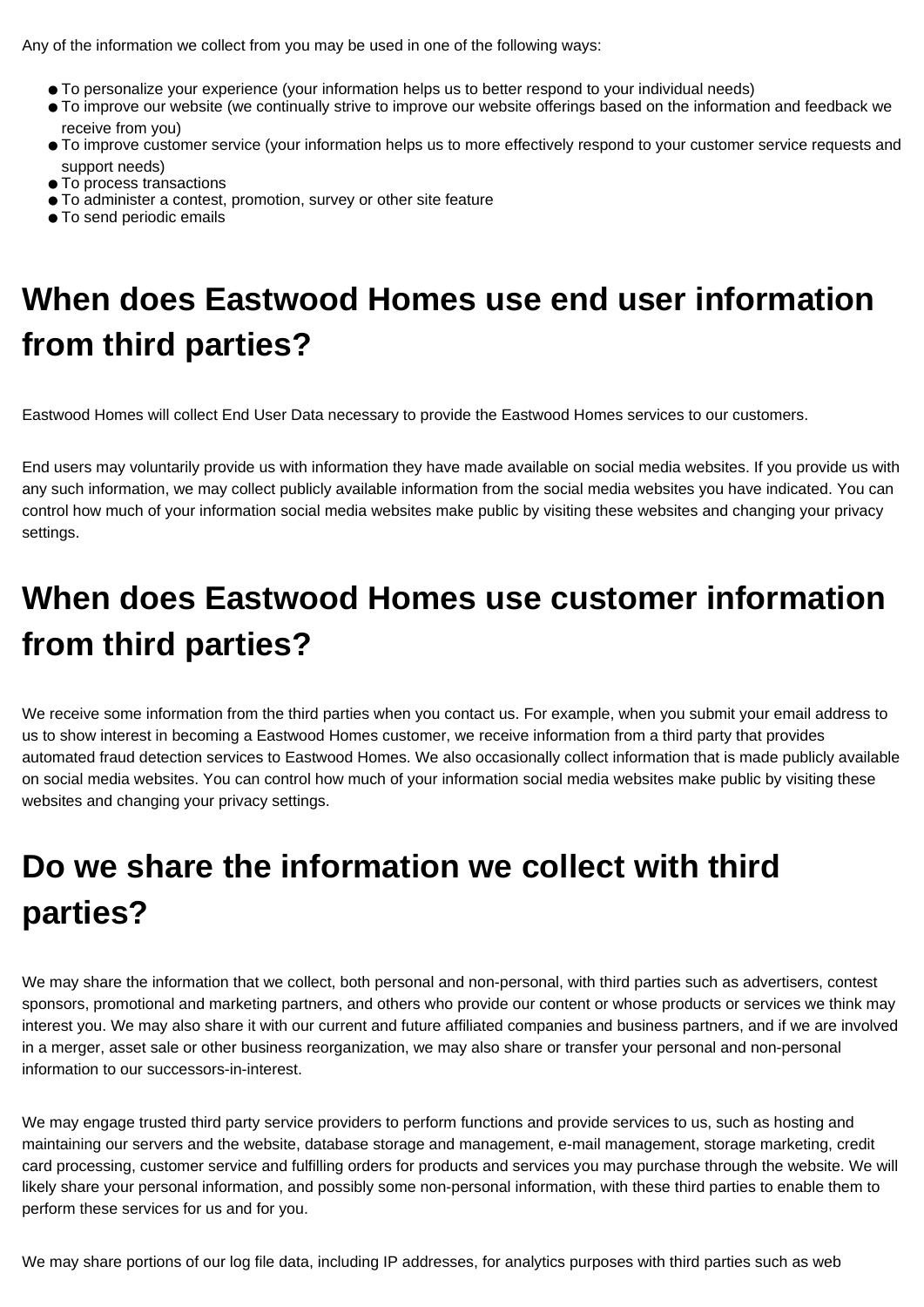analytics partners, application developers, and ad networks. If your IP address is shared, it may be used to estimate general location and other technographics such as connection speed, whether you have visited the website in a shared location, and type of the device used to visit the website. They may aggregate information about our advertising and what you see on the website and then provide auditing, research and reporting for us and our advertisers. We may also disclose personal and non-personal information about you to government or law enforcement officials or private parties as we, in our sole discretion, believe necessary or appropriate in order to respond to claims, legal process (including subpoenas), to protect our rights and interests or those of a third party, the safety of the public or any person, to prevent or stop any illegal, unethical, or legally actionable activity, or to otherwise comply with applicable court orders, laws, rules and regulations.

# **Where and when is information collected from customers and end users?**

Eastwood Homes will collect personal information that you submit to us. We may also receive personal information about you from third parties as described above.

#### **How Do We Use Your Email Address?**

By submitting your email address on this website, you agree to receive emails from us. You can cancel your participation in any of these email lists at any time by clicking on the opt-out link or other unsubscribe option that is included in the respective email. We only send emails to people who have authorized us to contact them, either directly, or through a third party. We do not send unsolicited commercial emails, because we hate spam as much as you do. By submitting your email address, you also agree to allow us to use your email address for customer audience targeting on sites like Facebook, where we display custom advertising to specific people who have opted-in to receive communications from us. Email addresses submitted only through the order processing page will be used for the sole purpose of sending you information and updates pertaining to your order. If, however, you have provided the same email to us through another method, we may use it for any of the purposes stated in this Policy. Note: If at any time you would like to unsubscribe from receiving future emails, we include detailed unsubscribe instructions at the bottom of each email.

#### **How Long Do We Keep Your Information?**

We keep your information only so long as we need it to provide Eastwood Homes to you and fulfill the purposes described in this policy. This is also the case for anyone that we share your information with and who carries out services on our behalf. When we no longer need to use your information and there is no need for us to keep it to comply with our legal or regulatory obligations, we'll either remove it from our systems or depersonalize it so that we can't identify you.

### **How Do We Protect Your Information?**

We implement a variety of security measures to maintain the safety of your personal information when you place an order or enter, submit, or access your personal information. We offer the use of a secure server. All supplied sensitive/credit information is transmitted via Secure Socket Layer (SSL) technology and then encrypted into our Payment gateway providers database only to be accessible by those authorized with special access rights to such systems, and are required to keep the information confidential. After a transaction, your private information (credit cards, social security numbers, financials, etc.) is never kept on file. We cannot, however, ensure or warrant the absolute security of any information you transmit to Eastwood Homes or guarantee that your information on the Service may not be accessed, disclosed, altered, or destroyed by a breach of any of our physical, technical, or managerial safeguards.

#### **Could my information be transferred to other countries?**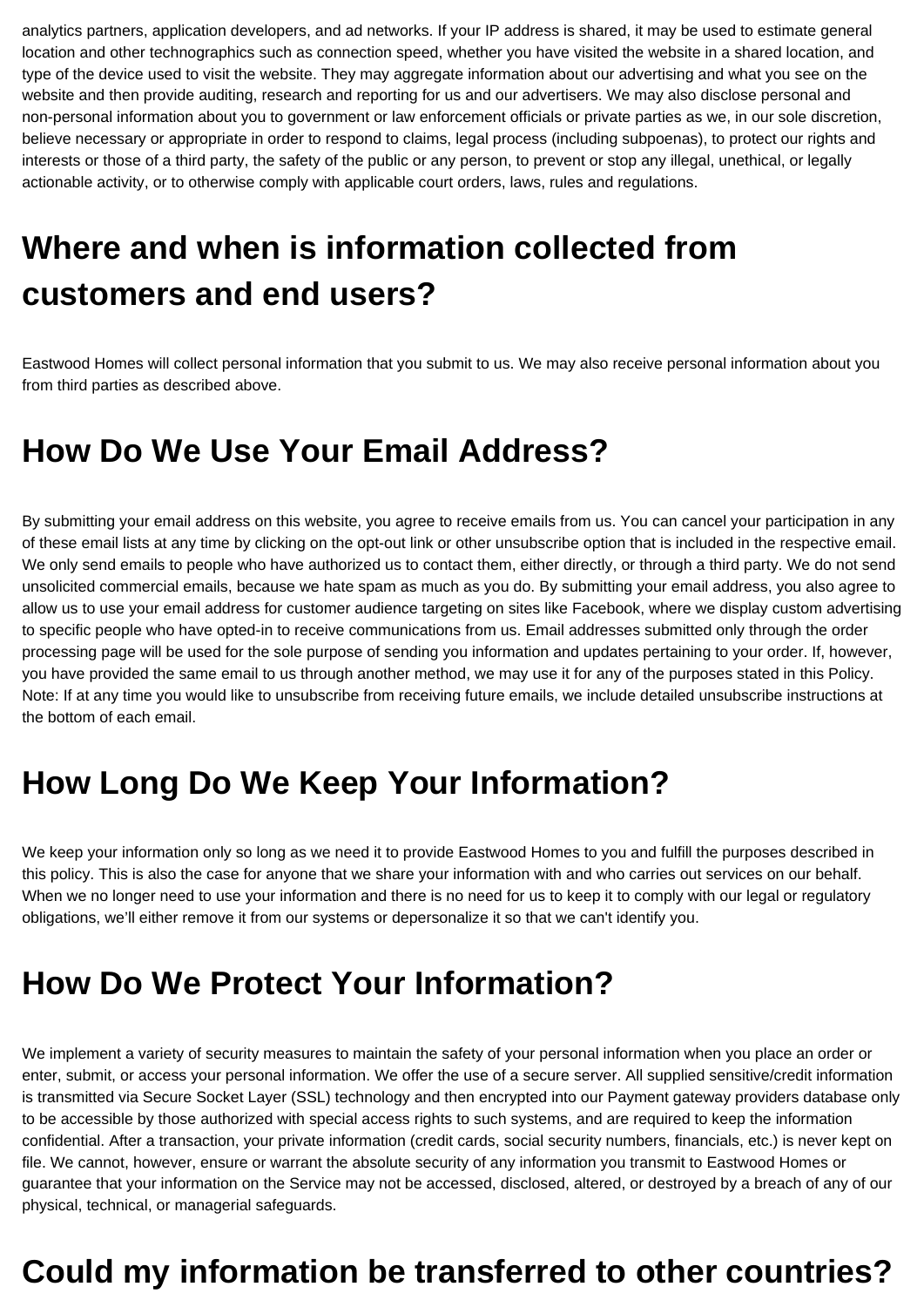Eastwood Homes is incorporated in Canada. Information collected via our website, through direct interactions with you, or from use of our help services may be transferred from time to time to our offices or personnel, or to third parties, located throughout the world, and may be viewed and hosted anywhere in the world, including countries that may not have laws of general applicability regulating the use and transfer of such data. To the fullest extent allowed by applicable law, by using any of the above, you voluntarily consent to the trans-border transfer and hosting of such information.

# **Is the information collected through the Eastwood Homes Service secure?**

We take precautions to protect the security of your information. We have physical, electronic, and managerial procedures to help safeguard, prevent unauthorized access, maintain data security, and correctly use your information. However, neither people nor security systems are foolproof, including encryption systems. In addition, people can commit intentional crimes, make mistakes or fail to follow policies. Therefore, while we use reasonable efforts to protect your personal information, we cannot guarantee its absolute security. If applicable law imposes any non-disclaimable duty to protect your personal information, you agree that intentional misconduct will be the standards used to measure our compliance with that duty.

#### **Can I update or correct my information?**

The rights you have to request updates or corrections to the information Eastwood Homes collects depend on your relationship with Eastwood Homes. Personnel may update or correct their information as detailed in our internal company employment policies.

Customers have the right to request the restriction of certain uses and disclosures of personally identifiable information as follows. You can contact us in order to (1) update or correct your personally identifiable information, (2) change your preferences with respect to communications and other information you receive from us, or (3) delete the personally identifiable information maintained about you on our systems (subject to the following paragraph), by cancelling your account. Such updates, corrections, changes and deletions will have no effect on other information that we maintain, or information that we have provided to third parties in accordance with this Privacy Policy prior to such update, correction, change or deletion. To protect your privacy and security, we may take reasonable steps (such as requesting a unique password) to verify your identity before granting you profile access or making corrections. You are responsible for maintaining the secrecy of your unique password and account information at all times.

You should be aware that it is not technologically possible to remove each and every record of the information you have provided to us from our system. The need to back up our systems to protect information from inadvertent loss means that a copy of your information may exist in a non-erasable form that will be difficult or impossible for us to locate. Promptly after receiving your request, all personal information stored in databases we actively use, and other readily searchable media will be updated, corrected, changed or deleted, as appropriate, as soon as and to the extent reasonably and technically practicable.

If you are an end user and wish to update, delete, or receive any information we have about you, you may do so by contacting the organization of which you are a customer.

### **Personnel**

If you are a Eastwood Homes worker or applicant, we collect information you voluntarily provide to us. We use the information collected for Human Resources purposes in order to administer benefits to workers and screen applicants.

You may contact us in order to (1) update or correct your information, (2) change your preferences with respect to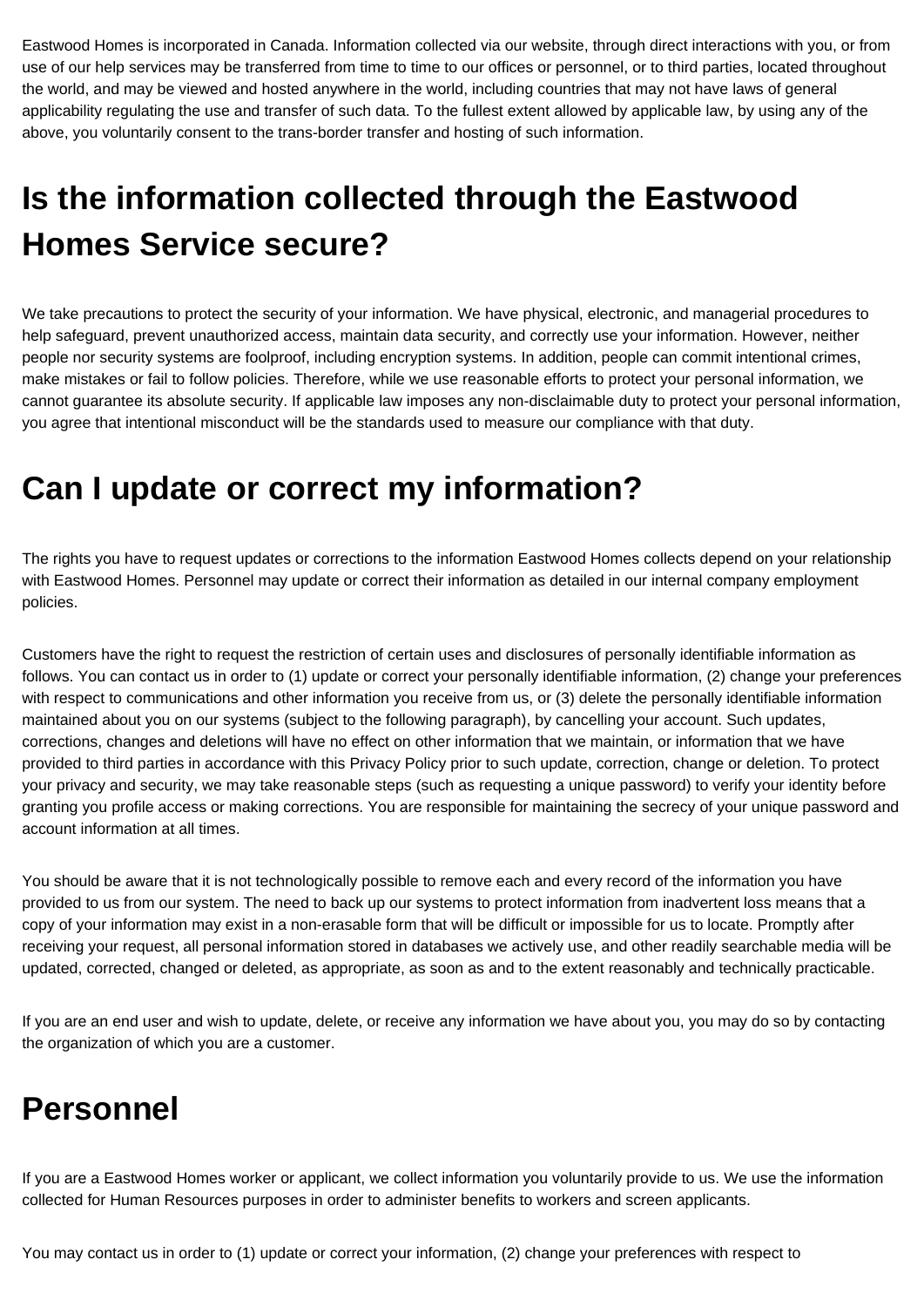communications and other information you receive from us, or (3) receive a record of the information we have relating to you. Such updates, corrections, changes and deletions will have no effect on other information that we maintain, or information that we have provided to third parties in accordance with this Privacy Policy prior to such update, correction, change or deletion.

#### **Sale of Business**

We reserve the right to transfer information to a third party in the event of a sale, merger or other transfer of all or substantially all of the assets of Eastwood Homes or any of its Corporate Affiliates (as defined herein), or that portion of Eastwood Homes or any of its Corporate Affiliates to which the Service relates, or in the event that we discontinue our business or file a petition or have filed against us a petition in bankruptcy, reorganization or similar proceeding, provided that the third party agrees to adhere to the terms of this Privacy Policy.

#### **Affiliates**

We may disclose information (including personal information) about you to our Corporate Affiliates. For purposes of this Privacy Policy, "Corporate Affiliate" means any person or entity which directly or indirectly controls, is controlled by or is under common control with Eastwood Homes, whether by ownership or otherwise. Any information relating to you that we provide to our Corporate Affiliates will be treated by those Corporate Affiliates in accordance with the terms of this Privacy Policy.

#### **Governing Law**

This Privacy Policy is governed by the laws of Canada without regard to its conflict of laws provision. You consent to the exclusive jurisdiction of the courts in connection with any action or dispute arising between the parties under or in connection with this Privacy Policy except for those individuals who may have rights to make claims under Privacy Shield, or the Swiss-US framework.

The laws of Canada, excluding its conflicts of law rules, shall govern this Agreement and your use of the website. Your use of the website may also be subject to other local, state, national, or international laws.

By using Eastwood Homes or contacting us directly, you signify your acceptance of this Privacy Policy. If you do not agree to this Privacy Policy, you should not engage with our website, or use our services. Continued use of the website, direct engagement with us, or following the posting of changes to this Privacy Policy that do not significantly affect the use or disclosure of your personal information will mean that you accept those changes.

## **Your Consent**

We've updated our Privacy Policy to provide you with complete transparency into what is being set when you visit our site and how it's being used. By using our website, registering an account, or making a purchase, you hereby consent to our Privacy Policy and agree to its terms.

#### **Links to Other Websites**

This Privacy Policy applies only to the Services. The Services may contain links to other websites not operated or controlled by Eastwood Homes. We are not responsible for the content, accuracy or opinions expressed in such websites, and such websites are not investigated, monitored or checked for accuracy or completeness by us. Please remember that when you use a link to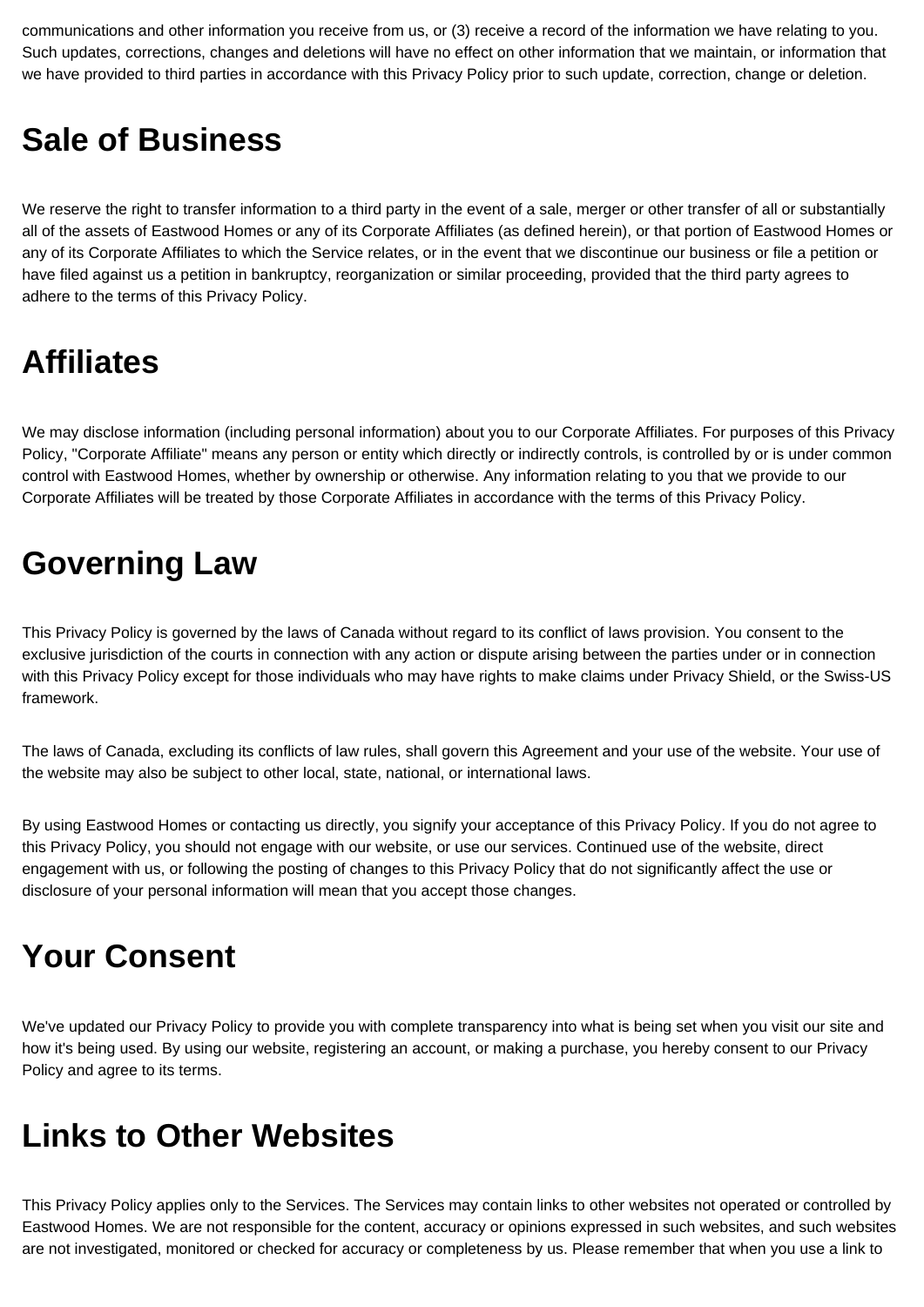go from the Services to another website, our Privacy Policy is no longer in effect. Your browsing and interaction on any other website, including those that have a link on our platform, is subject to that website's own rules and policies. Such third parties may use their own cookies or other methods to collect information about you.

#### **Cookies**

Eastwood Homes uses "Cookies" to identify the areas of our website that you have visited. A Cookie is a small piece of data stored on your computer or mobile device by your web browser. We use Cookies to enhance the performance and functionality of our website but are non-essential to their use. However, without these cookies, certain functionality like videos may become unavailable or you would be required to enter your login details every time you visit the website as we would not be able to remember that you had logged in previously. Most web browsers can be set to disable the use of Cookies. However, if you disable Cookies, you may not be able to access functionality on our website correctly or at all. We never place Personally Identifiable Information in Cookies.

### **Blocking and disabling cookies and similar technologies**

Wherever you're located you may also set your browser to block cookies and similar technologies, but this action may block our essential cookies and prevent our website from functioning properly, and you may not be able to fully utilize all of its features and services. You should also be aware that you may also lose some saved information (e.g. saved login details, site preferences) if you block cookies on your browser. Different browsers make different controls available to you. Disabling a cookie or category of cookie does not delete the cookie from your browser, you will need to do this yourself from within your browser, you should visit your browser's help menu for more information.

### **Remarketing Services**

We use remarketing services. What Is Remarketing? In digital marketing, remarketing (or retargeting) is the practice of serving ads across the internet to people who have already visited your website. It allows your company to seem like they're "following" people around the internet by serving ads on the websites and platforms they use most.

## **Kids' Privacy**

We collect information from kids under the age of 13 just to better our services. If You are a parent or guardian and You are aware that Your child has provided Us with Personal Data without your permission, please contact Us. If We become aware that We have collected Personal Data from anyone under the age of 13 without verification of parental consent, We take steps to remove that information from Our servers.

### **Changes To Our Privacy Policy**

We may change our Service and policies, and we may need to make changes to this Privacy Policy so that they accurately reflect our Service and policies. Unless otherwise required by law, we will notify you (for example, through our Service) before we make changes to this Privacy Policy and give you an opportunity to review them before they go into effect. Then, if you continue to use the Service, you will be bound by the updated Privacy Policy. If you do not want to agree to this or any updated Privacy Policy, you can delete your account.

## **Third-Party Services**